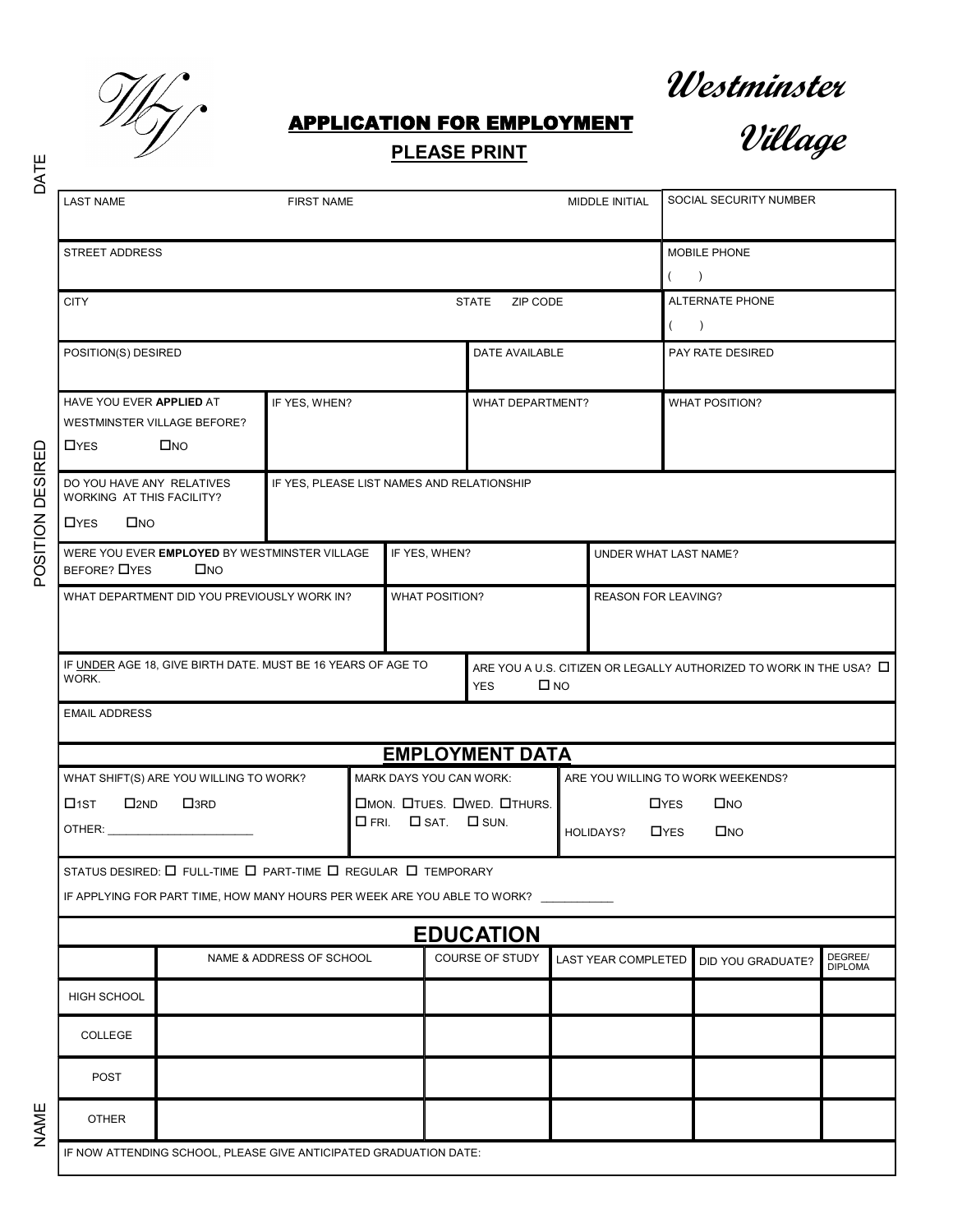|                                               | <b>EMPLOYMENT HISTORY</b>                              |                                  |                                          |  |  |  |
|-----------------------------------------------|--------------------------------------------------------|----------------------------------|------------------------------------------|--|--|--|
|                                               | 1. NAME OF EMPLOYER                                    | STREET ADDRESS, CITY, STATE, ZIP | PHONE NUMBER                             |  |  |  |
| <b>EMPLOYER</b><br>PRESENT OR MOST            | YOUR LAST NAME AT THAT TIME?                           | <b>JOB TITLE</b>                 | DATES OF EMPLOYMENT<br><u>/ / TO / /</u> |  |  |  |
|                                               | <b>REASON FOR LEAVING?</b>                             | SUPERVISOR'S NAME                | SUPERVISOR'S EMAIL ADDRESS               |  |  |  |
| <b>RECENT</b>                                 | CAN WE CONTACT FOR REFERENCE? LYES LNO<br>IF NO, WHY?  | DUTIES, SKILLS, EQUIPMENT USED:  |                                          |  |  |  |
|                                               | 2. NAME OF EMPLOYER                                    | STREET ADDRESS, CITY, STATE, ZIP | PHONE NUMBER                             |  |  |  |
|                                               | YOUR LAST NAME AT THAT TIME?                           | <b>JOB TITLE</b>                 | DATES OF EMPLOYMENT<br><u>/ / TO / /</u> |  |  |  |
|                                               | <b>REASON FOR LEAVING?</b>                             | SUPERVISOR'S NAME                | SUPERVISOR'S EMAIL ADDRESS               |  |  |  |
| (please list 10 years history)                | CAN WE CONTACT FOR REFERENCE? LYES LINO<br>IF NO, WHY? | DUTIES, SKILLS, EQUIPMENT USED:  |                                          |  |  |  |
|                                               | 3. NAME OF EMPLOYER                                    | STREET ADDRESS, CITY, STATE, ZIP | PHONE NUMBER                             |  |  |  |
| <b><i>MPLOYERS LIST MOST RECENT FIRST</i></b> | YOUR LAST NAME AT THAT TIME?                           | <b>JOB TITLE</b>                 | DATES OF EMPLOYMENT<br><u>/ / TO / /</u> |  |  |  |
|                                               | <b>REASON FOR LEAVING?</b>                             | SUPERVISOR'S NAME                | SUPERVISOR'S EMAIL ADDRESS               |  |  |  |
|                                               | CAN WE CONTACT FOR REFERENCE? □YES□NO<br>IF NO, WHY?   | DUTIES, SKILLS, EQUIPMENT USED:  |                                          |  |  |  |
|                                               | 4. NAME OF EMPLOYER                                    | STREET ADDRESS, CITY, STATE, ZIP | PHONE NUMBER                             |  |  |  |
| 面                                             | YOUR LAST NAME AT THAT TIME?                           | <b>JOB TITLE</b>                 | DATES OF EMPLOYMENT<br>/ / TO / /        |  |  |  |
| <b>PREVIOUS</b>                               | <b>REASON FOR LEAVING?</b>                             | SUPERVISOR'S NAME                | SUPERVISOR'S EMAIL ADDRESS               |  |  |  |
|                                               | CAN WE CONTACT FOR REFERENCE? □YES□NO<br>IF NO, WHY?   | DUTIES, SKILLS, EQUIPMENT USED:  |                                          |  |  |  |

| <b>PERSONAL REFERENCES</b> |  |                     |                      |                  |  |  |
|----------------------------|--|---------------------|----------------------|------------------|--|--|
| **No family members**      |  |                     |                      |                  |  |  |
| <b>NAME/OCCUPATION</b>     |  | <b>RELATIONSHIP</b> | <b>EMAIL ADDRESS</b> | <b>TELEPHONE</b> |  |  |
| 1.                         |  |                     |                      |                  |  |  |
| 2.                         |  |                     |                      |                  |  |  |
| 3.                         |  |                     |                      |                  |  |  |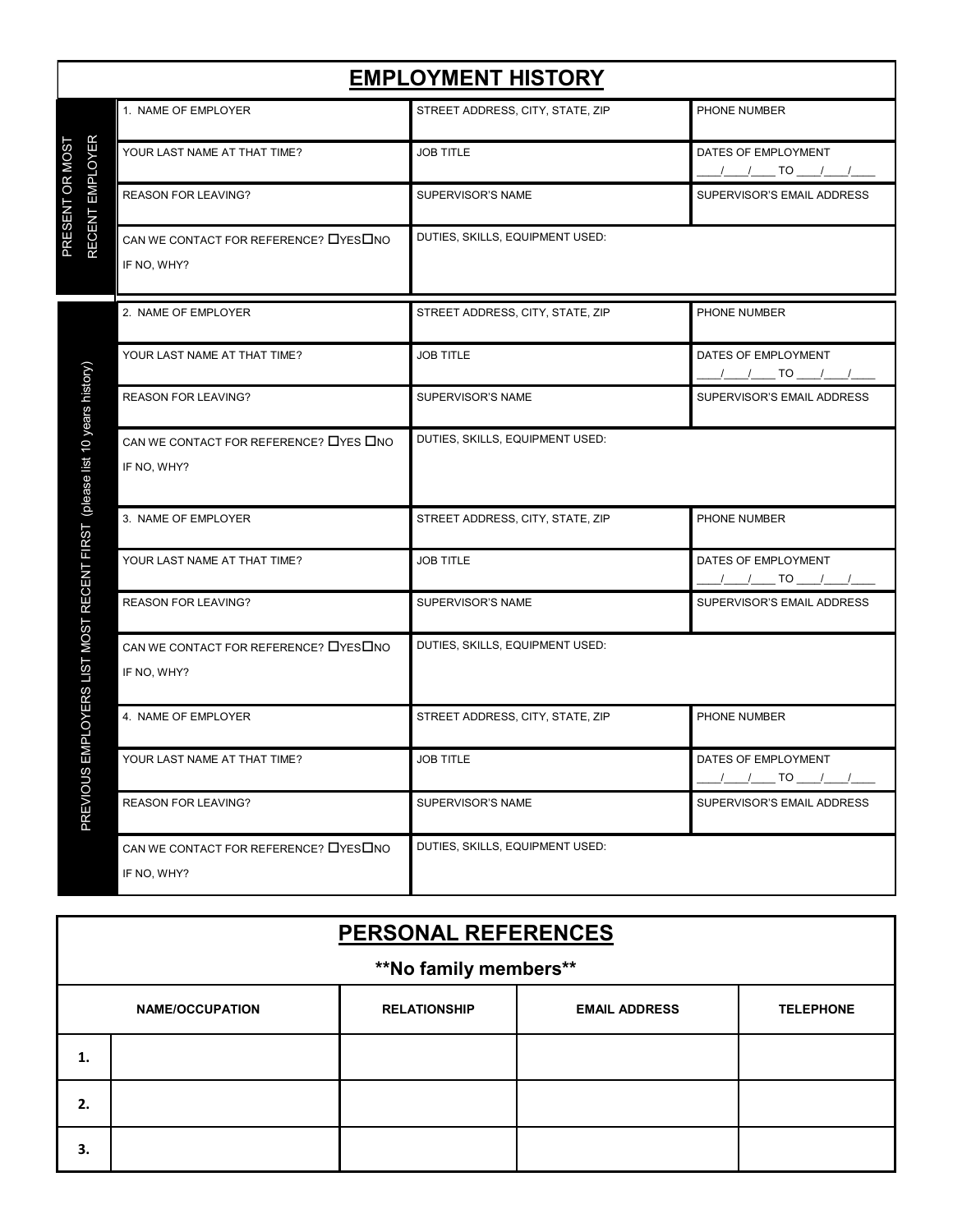## **PREVIOUS ADDRESSES**

PLEASE PROVIDE **ALL** PREVIOUS ADDRESSES IF YOU HAVE LIVED OUTSIDE OF ILLINOIS.

| <b>STREET ADDRESS</b> | <b>COUNTY</b> | <b>STATE</b> | <b>ZIP CODE</b> | <b>DATES LIVED THERE</b> |
|-----------------------|---------------|--------------|-----------------|--------------------------|
|                       |               |              |                 |                          |
|                       |               |              |                 |                          |
|                       |               |              |                 |                          |
|                       |               |              |                 |                          |

**WESTMINSTER VILLAGE, INC.** is an Equal Opportunity Employer and does not discriminate because of age, sex, race, creed, color, religion, ancestry, national origin, marital status, sexual orientation, physical or mental disability, military status, unfavorable discharge from military service, or other protected status.

**WESTMINSTER VILLAGE, INC.** has a policy against sexual harassment and other forms of prohibited harassment and a policy against violence. Do you agree to abide by such policies if hired?  $\square$  Yes  $\square$  No

Have you ever been terminated from a position with a prior employer for sexual harassment, or for any other form of harassment, or for making threats, for fighting, or for any incident involving violence? If "yes", please explain.  $\square Y$ es  $\square$ No

On this application, or in any related interview, or on any resume, any misrepresentation, falsification, or material omission by you may result in WESTMINSTER VILLAGE, INC.'S excluding you from further consideration for employment, or, if you are hired, termination of employment. Do you understand that WESTMINSTER VILLAGE, INC. relies upon the accuracy of information contained in this employment application, or on any related interview or on any resume?  $\square Y$ es  $\square$ No

I CERTIFY THAT THE ABOVE INFORMATION IS TRUE AND CORRECT.

I HEREBY GIVE PERMISSION TO WESTMINSTER VILLAGE, INC. TO CONTACT THE EMPLOYERS AND PERSONAL REFERENCES LISTED ABOVE. I COMPLETELY RELEASE AND HOLD HARMLESS WESTMINSTER VILLAGE, INC. AND THE PROVIDERS OF THE INFORMATION FROM ANY AND ALL LIABILITY ARISING OUT OF INQUIRIES MADE OR INFORMATION PROVIDED RELATIVE TO MY APPLICATION FOR EMPLOYMENT EVEN IF SUCH INFORMATION IS NEGATIVE AND/OR ADVERSELY AFFECTS MY APPLICATION FOR EMPLOYMENT.

\_\_\_\_\_\_\_\_\_\_\_\_\_\_\_\_\_\_\_\_\_\_\_\_\_\_\_\_\_\_\_\_\_\_\_\_\_ \_\_\_\_\_\_\_\_\_\_\_\_\_\_\_\_\_\_\_\_\_\_\_\_\_\_\_\_\_\_\_\_\_\_\_\_\_

DATE **APPLICANT SIGNATURE**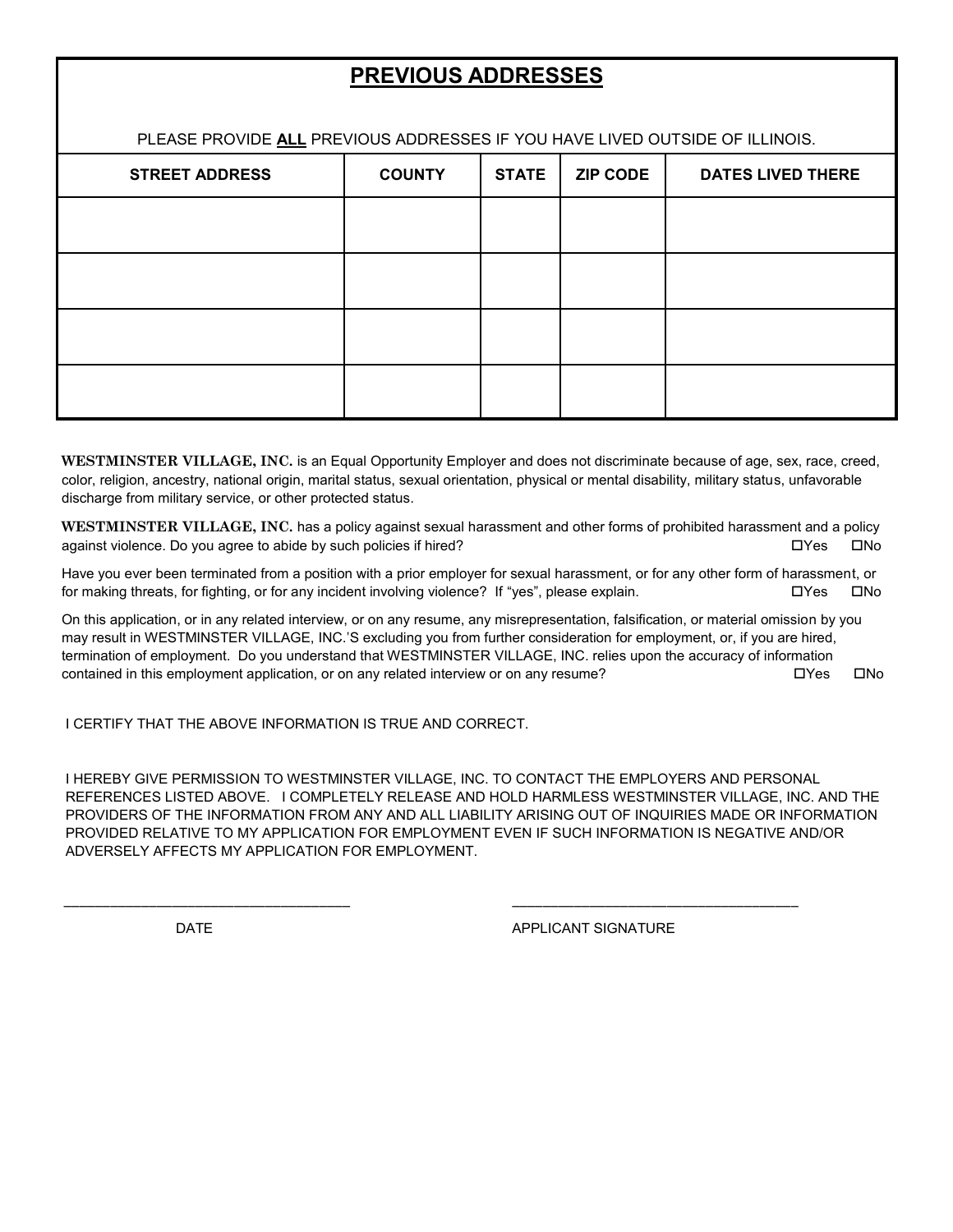## **PAGE INTENTIONALLY LEFT BLANK.**

**PLEASE CONTINUE TO FOLLOWING PAGE.**